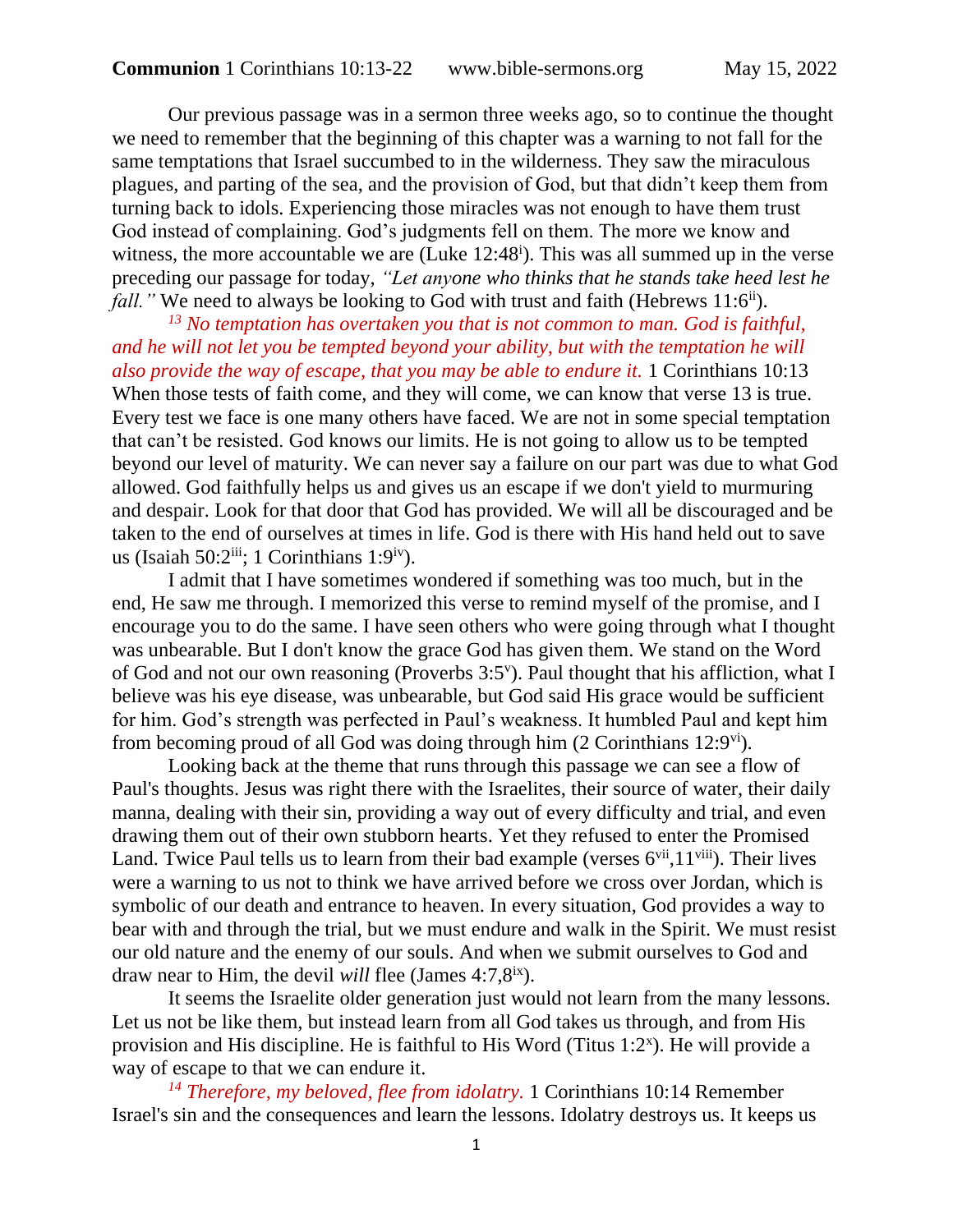from reaching the Promised Land. It causes us to doubt God's Word. It will have us die in the desert. Run from it! Whether it is a thing you want to own, experience, or become, if it comes before God, you should see it as a poison, a poison custom made for you by the enemy of your soul designed specifically for the weaknesses in your old nature. If your love for something other than Jesus defines who you are, that probably means you have not been converted. Christians are defined by their love for God and others, which is obedience to the Great Command (Mark  $12:30,31^{xi}$ ).

The primary love or source of satisfaction for unbelievers changes over time and often becomes a mixture of a number of different things that they believe will meet their deepest needs. In that sense they are pantheists. Many atheists are really pantheists. Believers, however, can enjoy the good things of God without being enslaved by them (1 Timothy 6:17<sup>xii</sup>). While we enjoy God's good gifts in moderation, we don't give ourselves to those things. We don't live for them. We live for God and have given ourselves to Him alone.

*<sup>15</sup> I speak as to sensible people; judge for yourselves what I say. <sup>16</sup> The cup of blessing that we bless, is it not a participation in the blood of Christ? The bread that we break, is it not a participation in the body of Christ?* 1 Corinthians 10:15,16 Communion is participation in the new covenant sealed with Jesus' blood  $(1$  Corinthians  $11:25^{xiii}$ . That does not mean that the elements are transformed into His blood and body, but that in a symbolic act we declare He shed His blood and allowed His body to be broken for our salvation. We take Him as our life (John  $6:53<sup>xiv</sup>$ ).

Paul is not changing topics. He is declaring that if we participate in communion, we are declaring our primary love, our highest priority in life. Our allegiance is to Jesus above all else, and that will exclude any competition for our hearts. If by taking communion I declare Jesus' body was broken and His blood was shed for me, and that I am a recipient of the forgiveness that is mine through His atoning death, how can I then give my allegiance to something else? This passage is showing us the seriousness of communion and why participation in it should keep us from idolatry.

Paul explained the weightiness of this in Romans 5. Romans 5:6-11 (ESV) *<sup>6</sup>For while we were still weak, at the right time Christ died for the ungodly.* <sup>7</sup>*For one will scarcely die for a righteous person—though perhaps for a good person one would dare even to die— <sup>8</sup> but God shows his love for us in that while we were still sinners, Christ died for us. <sup>9</sup> Since, therefore, we have now been justified by his blood, much more shall we be saved by him from the wrath of God. <sup>10</sup> For if while we were enemies we were reconciled to God by the death of his Son, much more, now that we are reconciled, shall we be saved by his life. <sup>11</sup>More than that, we also rejoice in God through our Lord Jesus Christ, through whom we have now received reconciliation.*

Someone might choose to die to save the life of someone else. That is admirable. It is the greatest display of love (John  $15:13<sup>xy</sup>$ ). If it was for you, you would feel indebted to be the best person you could be to honor that life given for you. But Jesus did much more than that. You see, another person would die for your temporary physical life. They would do it because they thought you were worth dying for, a really good person. But Jesus is our Maker. He took on human life to reconcile us to Himself while we were living in rebellion toward Him. (See Romans 5:8 above.) He was saving not just our physical life in this world, but our eternal souls. And to do that He had to suffer the consequences our rebellion deserved (1 Peter 3:18xvi). You may have heard it being like a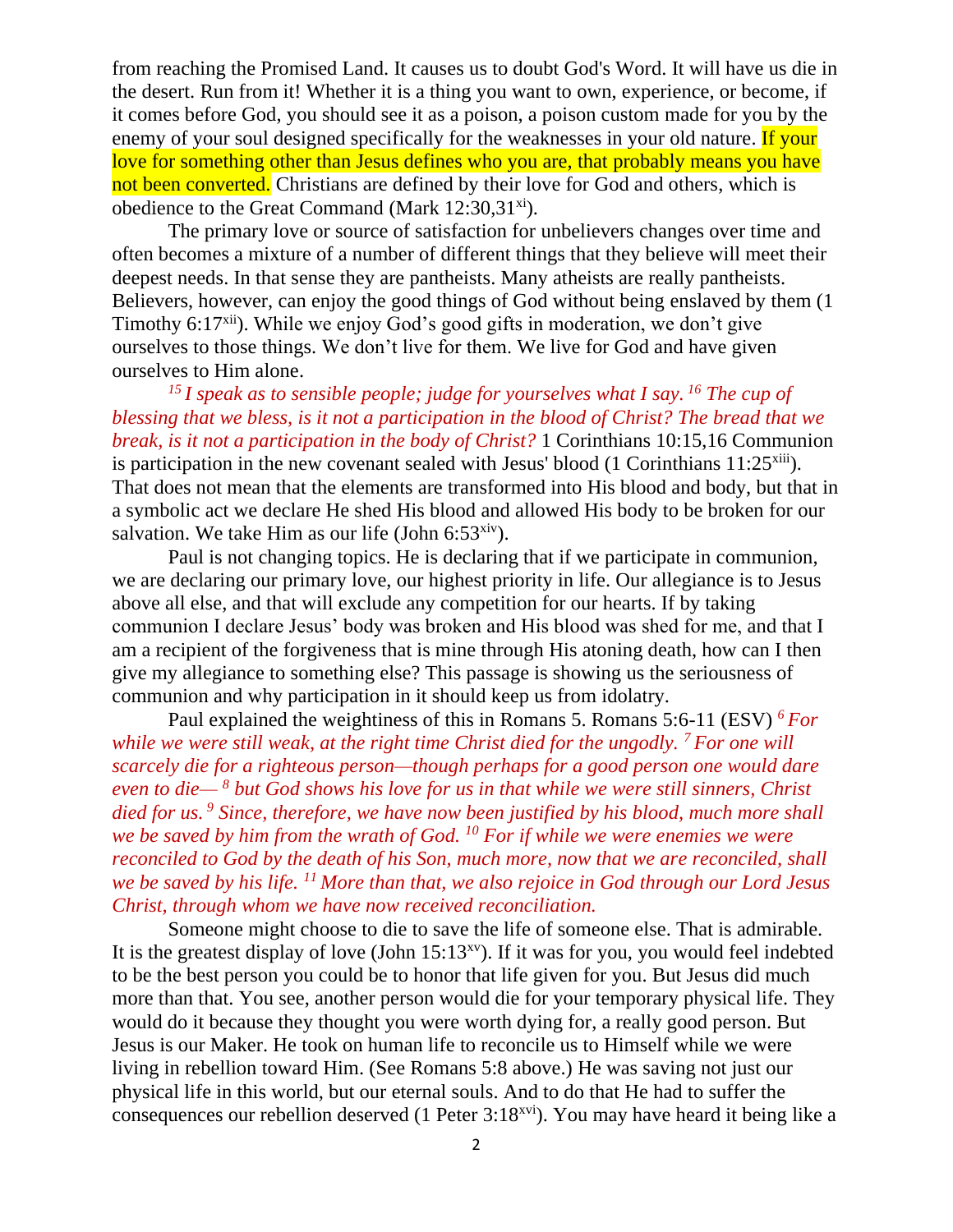judge volunteering to serve the life sentence that he condemned you to. But a human judge didn't create you. Our rebellion was against our Creator and His generous goodness. The redemption by our Creator was much greater than a human judge's willingness to serve our sentence.

When we take communion, we are declaring that our merciful Creator loved us so much that He took the judgment we deserved. We eat the striped and pierced bread to remind us of His body pierced and torn for us. We drink the juice to remind us His blood was shed for our rebellion against Him (Leviticus  $17:11^{x}$ <sup>xvii</sup>). We, wretched, hopeless sinners, place all our filthiness on the spotless lamb of God who out of love came into this world to redeem our sin sick souls (John  $1:29^{x}$ <sup>xviii</sup>). How then could we love something He created more than Him? How selfish would we be to ignore that great a love and give our hearts to created things, turning them into idols!

*<sup>17</sup> Because there is one bread, we who are many are one body, for we all partake of the one bread.* 1 Corinthians 10:17 In the symbolism of the bread and wine we are all declaring our participation in the price Jesus paid to set us free from the enslaving power of sin. That is our uniting factor. That is the most basic Christian belief. All of us who hold that truth are no longer of this world (John  $15:19<sup>six</sup>$ ). We are brothers and sisters in Christ. We are the family of God (Ephesians  $2:19^{xx}$ ). We may understand some Scriptures in a different way, or disagree about certain doctrines, but our faith in the atonement of Jesus makes us one family (Galatians  $6:10^{x}$ ). That is why the authors of the Bible refer to believers as brothers and sisters.

I have tried to emphasize this here at Wayside because I see such a lack of it in the American church. There are other churches that experience this relationship where you see the love for one another. Remember, Jesus said the world will know we are Christians by our love (John 13:35xxii). When people move away from Sedona and ask me what to look for in a new church, I tell them to look for Biblical teaching and love. If either is missing something is wrong. In my youth I was in a cult that had brotherly love, but the teaching was not Biblical. Or you can have Bible teaching without love. It can be all mental.

I remember emphasizing this familial love and oneness in a series of sermons and being accused of trying to start a cult. We Americans are so independent that we tend to downplay this basic Biblical teaching that we are one in Christ  $(1 \text{ Corinthians } 12:12^{xxiii})$ ; Romans 12:5<sup>xxiv</sup>). We are the family of God. The Jews were the children of Israel. Paul teaches that we are children of Abraham by faith (Galatians  $3:29^{x}$ ). That implies that we should be involved in one another's lives and help when help is needed. We should forgive offenses. And as Paul said in Philippians  $2:3^{xxvi}$ , we should count others more significant than ourselves. If we live this way, we experience a foretaste of heaven.

*<sup>18</sup> Consider the people of Israel: are not those who eat the sacrifices participants in the altar?* 1 Corinthians 10:18 This unity was foreshadowed by children of Israel and their sacrifices at the altar. They shared the same faith, with the same hope and the same promises. Just as they all ate the sacrifices from the one altar (Leviticus 7:15<sup>xxvii</sup>; Hebrews  $13:10^{xxviii}$  so we all partake of Jesus from the altar of the cross. We share the same faith in His atoning blood. We have the same hope of heaven and His work in us being completed (1 John 3:2<sup>xxix</sup>). We cling to the promises of God throughout the Scriptures.

*<sup>19</sup> What do I imply then? That food offered to idols is anything, or that an idol is anything? <sup>20</sup> No, I imply that what pagans sacrifice they offer to demons and not to God. I*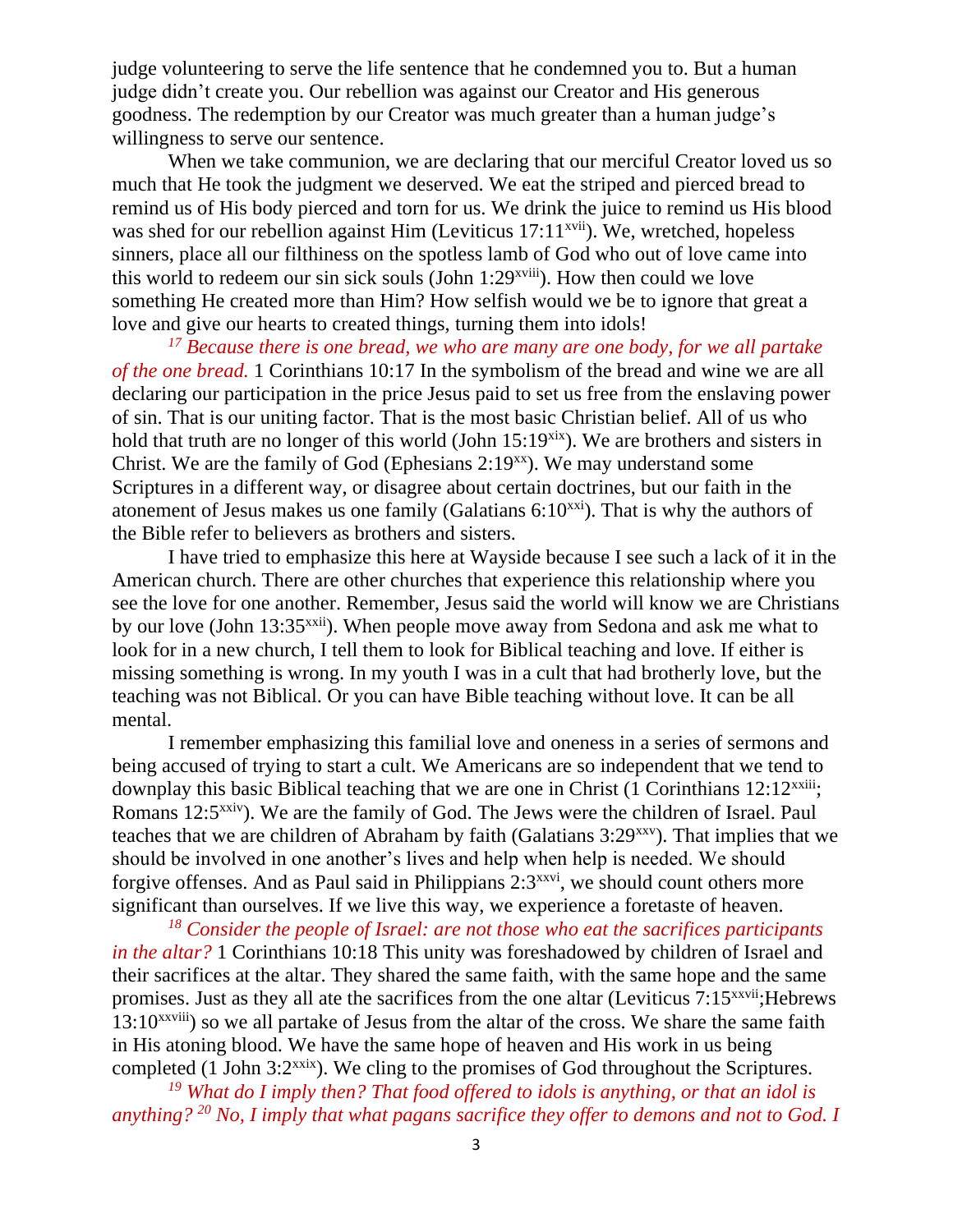*do not want you to be participants with demons.* 1 Corinthians 10:19,20 Here is what Paul is getting at. Christians sometimes obtained meat from the pagan altars. They are free to do so as the food won't defile them, and the idol is just stone. But the picture presented is that those who do so are partaking along with those who worship demons that the idols represent. In doing so it appears to others that they are one with them in demon worship! Whether the idol was a fertility goddess or the healing god Aesculapius, they are demons who try to take credit for the gifts of God.

This is why the Jerusalem council in Acts 15:29<sup>xxx</sup> gave the believers the four requests, each of which had to do with idolatry and what went on in pagan temples. Their instruction was to not eat food offered to idols, or with the blood of the animal (because pagans did not drain the blood as the Jews did), or what has been strangled (another pagan way of killing an animal for sacrifice), or from sexual immorality which often followed the sacrificial feast in pagan temples. I once thought it strange that they would ask them to keep a couple of Jewish laws such as not eating animals that were strangled or had the blood in them until I realized that would be animals sacrificed in pagan temples. But Paul is adding to that if purchase meat in the market and you don't know if it was from a pagan temple, don't ask. Some see this as Paul contradicting the Jerusalem council. I see it as Paul clarifying that the Jerusalem meant not to obtain the meat at a pagan temple.

We don't have many pagan temples where this kind of thing occurs, and we have plenty of butchers for meat. But the concept is just as true, and the temptation is as seductive today. We have invitations to worship at other altars and all promise us satisfaction, but none tell us the inevitable price we will end up paying (Romans  $6:23^{xxxxi}$ ). They are altars of money, lust, sports, fame, entertainment, and a million more. When unbelievers see us worship those things with them, we have misrepresented Christ.

*<sup>21</sup> You cannot drink the cup of the Lord and the cup of demons. You cannot partake of the table of the Lord and the table of demons. <sup>22</sup> Shall we provoke the Lord to jealousy? Are we stronger than he?* 1Corinthians 10:21,22 Communion or idol worship you can't do both. This is probably one of the New Testament's clearest prohibitions against syncretism, which is mixing faith in Jesus with faith in something else. Let your testimony be without question. Don't give the wrong impression to others, especially in something involving a worship ritual which is so symbolic  $(2 \text{ Corinthians } 6:16^{xxxii})$ . I was challenged with this at my father-in-law's Shinto funeral. I could not lite the incense and that could have been offensive, but it told the family I would not compromise my faith. You don't want to provoke the Lord to jealousy. You won't win that confrontation! Look to Jesus and live. We see Him giving Himself to us in communion. He is our escape from the constant temptations of idolatry. Keep your eyes on Him!

In Hindu and Buddhist cultures it is a temptation to avoid persecution by just adding Jesus to your other gods, but Jesus is not one of many gods. We have the same temptation. If He is just one of many ascended masters, and not THE way and THE truth and THE life, then people won't be offended (John 14:6<sup>xxxiii</sup>). But Jesus will not accept our denial of His supreme authority (Mark 8:38<sup>xxxiv</sup>; Philippians 2:10,11<sup>xxxv</sup>). God's jealousy for our worship is not like man's jealousy. Man is jealous because he wants something all for himself and does not want to share it. God's jealousy is because He has so graciously given Himself for our good and yet sees us seeking to give ourselves to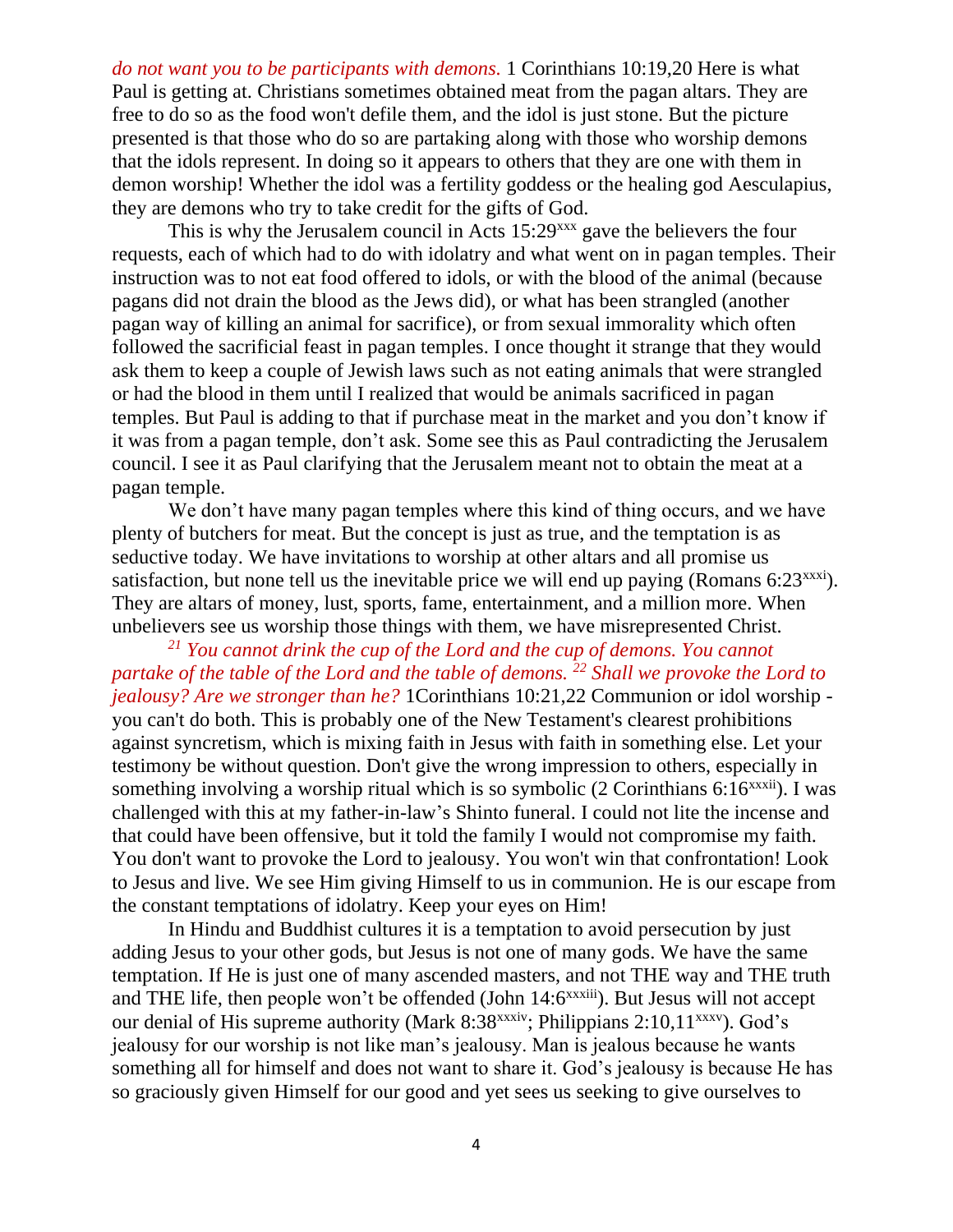something that is destructive to our souls. God is jealous for His glory which is also for our good (Exodus 34:14xxxvi). Man is jealous for his own good.

Paul's exhortation in this passage is reminding us that we can be just like the Israelites in the wilderness, never satisfied with all the goodness and grace God is showering on us. We, of all people, who have such abundance need to take this lesson to heart. God hasn't just given us manna from heaven and quail, but 50 varieties of bread to choose from, meat and fish in so many varieties, running water in our homes, and enjoyable things the children of Israel couldn't have dreamed of. Our old nature is no different from theirs, that is why we can so easily get caught up in complaining or seeking satisfaction in some idolatrous thing (Romans 5:12<sup>xxxvii</sup>). Most advertisements are telling us to worship something, and then we will be happy. We face it continually.

The Bible calls idolatry adultery (Colossians 3:5<sup>xxxviii</sup>). That is because in Christ we become the bride of Christ (Ephesians  $5:32^{xxxxix}$ ; 2 Corinthians  $11:2^{x1}$ ), and idolatry says we have another lover. It is unfaithfulness to the One who is always faithful to us (2 Timothy  $2:13^{x}$ .

We can either thank God for all the goodness and abundance He gives us and worship Him for His grace and mercy on our souls, or we can let those good things He created become our idols. One test to determine if we are slipping into idolatry is to ask ourselves what we think about most of the day. When we are working, it is necessary to have our minds on our occupation, but when we are not working, where does our mind wander? Is it to His Word? Is it singing a song of praise? Is it to fellowship or communing with God? Or is something else dominating our thoughts, something that promises satisfaction outside of God (Psalm  $73:25$ <sup>xlii</sup>)?

If we can say the former, we are warned to take heed lest we fall. Thank God for His grace. Persevere! But if it is the later, talk to God about it. Repent, which means to make a commitment to go the other way by the grace of God. Paul has told us in this passage to run from it. Share with someone you can confide in. Make a plan to change that by scheduling your time with things that will help you draw closer to God. The only way to flee from idolatry is to draw near to God in worship.

Let me give you one more uncommon suggestion. Sit down with Jesus and celebrate communion as often as needed until your habits become godly. You don't have to have a pastor bless it. Take a cracker and a little grape juice or wine and think about what Jesus has done for you. Visualize it. Recognize the greatness of that love, for love produces love in the one who is loved (1 John 4:19xliii), and love of God results in worshiping Him alone.

Questions:

- 1 What is the warning in verses 1-12?
- 2 What is the promise in verse 13?
- 3 How do atheists become pantheists?
- 4 Why is communion such a sacred event?
- 5 What makes us family? 6 What is our altar?
- 7 Why did Paul discourage eating with pagans in their temples?
- 8 What did the Jerusalem council ask of Gentile believers? Why?
- 9 Why is syncretism forbidden to Christians?
- 10 How can we test ourselves to see if we are becoming idolatrous?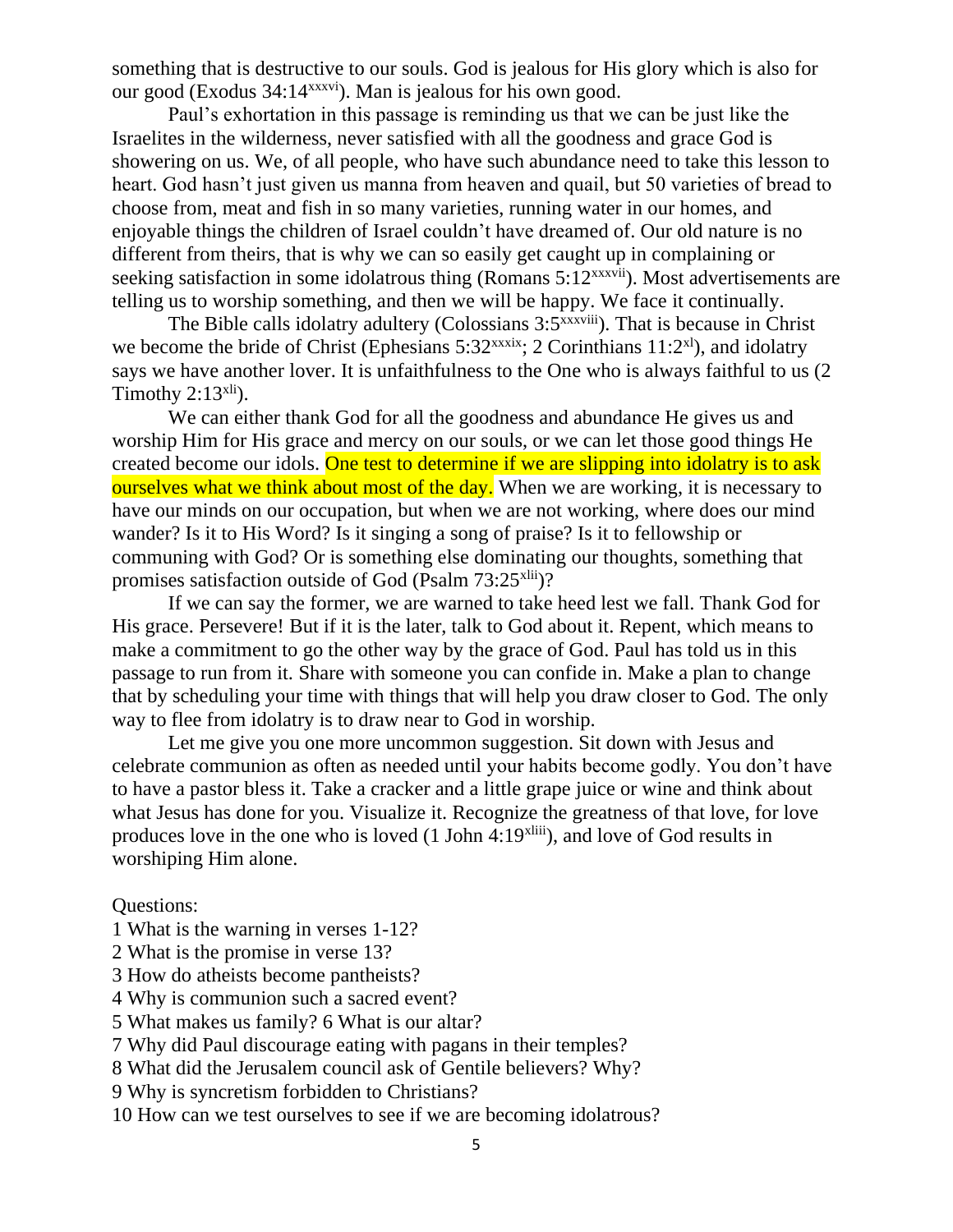# i **Luke 12:48 (ESV)**

<sup>48</sup> But the one who did not know, and did what deserved a beating, will receive a light beating. Everyone to whom much was given, of him much will be required, and from him to whom they entrusted much, they will demand the more.

# ii **Hebrews 11:6 (ESV)**

<sup>6</sup> And without faith it is impossible to please him, for whoever would draw near to God must believe that he exists and that he rewards those who seek him.

## iii **Isaiah 50:2 (ESV)**

<sup>2</sup> Why, when I came, was there no man; why, when I called, was there no one to answer? Is my hand shortened, that it cannot redeem? Or have I no power to deliver? Behold, by my rebuke I dry up the sea, I make the rivers a desert; their fish stink for lack of water and die of thirst.

# iv **1 Corinthians 1:9 (ESV)**

<sup>9</sup> God is faithful, by whom you were called into the fellowship of his Son, Jesus Christ our Lord.

## <sup>v</sup> **Proverbs 3:5 (ESV)**

 $5$  Trust in the LORD with all your heart, and do not lean on your own understanding.

## vi **2 Corinthians 12:9 (ESV)**

<sup>9</sup> But he said to me, "My grace is sufficient for you, for my power is made perfect in weakness." Therefore I will boast all the more gladly of my weaknesses, so that the power of Christ may rest upon me.

## vii **1 Corinthians 10:6 (ESV)**

 $6$  Now these things took place as examples for us, that we might not desire evil as they did.

## viii **1 Corinthians 10:11 (ESV)**

 $11$  Now these things happened to them as an example, but they were written down for our instruction, on whom the end of the ages has come.

## ix **James 4:7-8 (ESV)**

 $<sup>7</sup>$  Submit yourselves therefore to God. Resist the devil, and he will flee from you.</sup>

<sup>8</sup> Draw near to God, and he will draw near to you. Cleanse your hands, you sinners, and purify your hearts, you double-minded.

# <sup>x</sup> **Titus 1:2 (ESV)**

 $2$  in hope of eternal life, which God, who never lies, promised before the ages began

## xi **Mark 12:30-31 (ESV)**

<sup>30</sup> And you shall love the Lord your God with all your heart and with all your soul and with all your mind and with all your strength.'

<sup>31</sup> The second is this: 'You shall love your neighbor as yourself.' There is no other commandment greater than these."

# xii **1 Timothy 6:17 (ESV)**

 $17$  As for the rich in this present age, charge them not to be haughty, nor to set their hopes on the uncertainty of riches, but on God, who richly provides us with everything to enjoy.

## xiii **1 Corinthians 11:25 (ESV)**

 $25$  In the same way also he took the cup, after supper, saying, "This cup is the new covenant in my blood. Do this, as often as you drink it, in remembrance of me."

## xiv **John 6:53 (ESV)**

53 So Jesus said to them, "Truly, truly, I say to you, unless you eat the flesh of the Son of Man and drink his blood, you have no life in you.

## xv **John 15:13 (ESV)**

 $13$  Greater love has no one than this, that someone lay down his life for his friends.

# xvi **1 Peter 3:18 (ESV)**

 $18$  For Christ also suffered once for sins, the righteous for the unrighteous, that he might bring us to God, being put to death in the flesh but made alive in the spirit,

## xvii **Leviticus 17:11 (ESV)**

 $11$  For the life of the flesh is in the blood, and I have given it for you on the altar to make atonement for your souls, for it is the blood that makes atonement by the life.

## xviii **John 1:29 (ESV)**

<sup>29</sup> The next day he saw Jesus coming toward him, and said, "Behold, the Lamb of God, who takes away the sin of the world!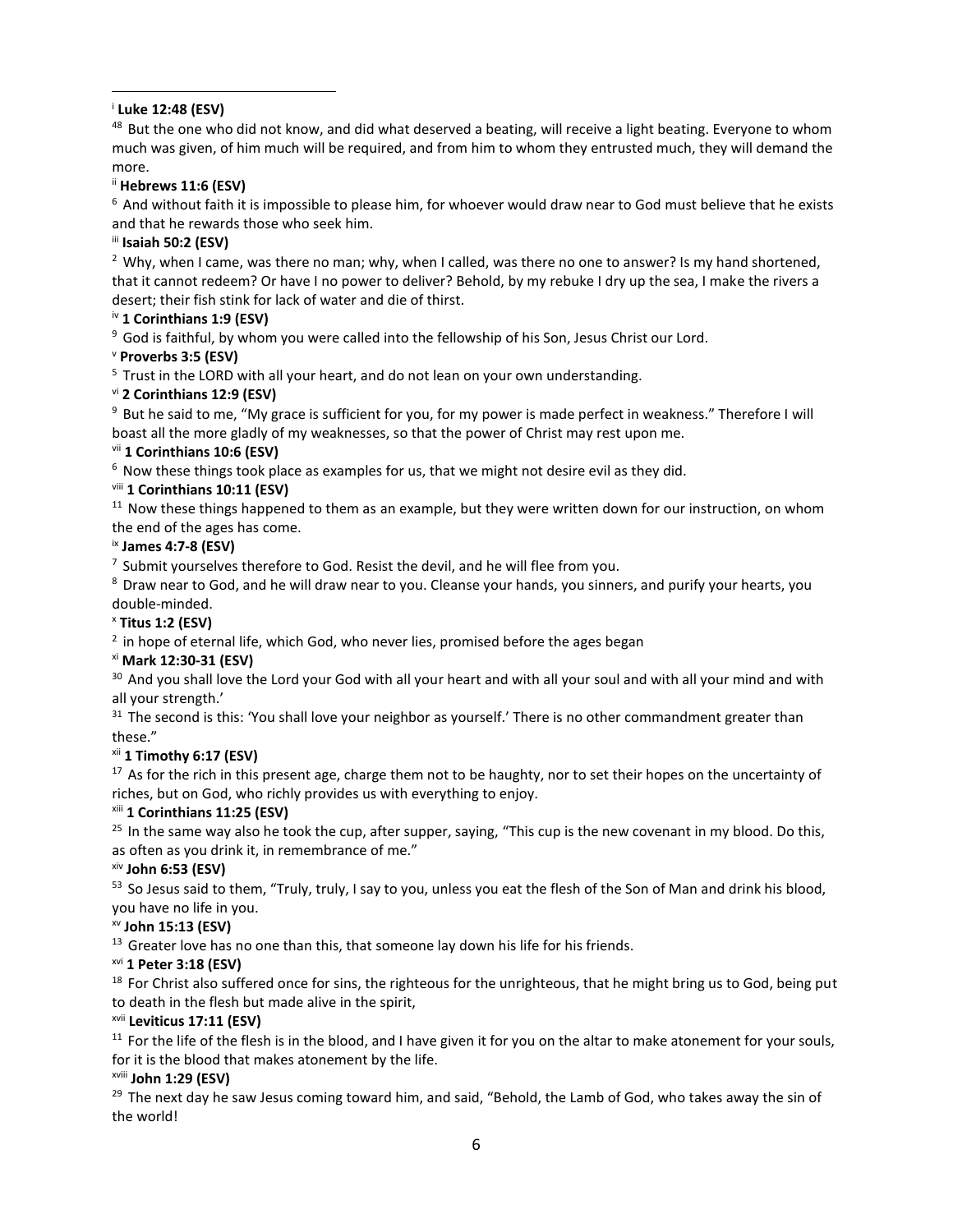#### xix **John 15:19 (ESV)**

<sup>19</sup> If you were of the world, the world would love you as its own; but because you are not of the world, but I chose you out of the world, therefore the world hates you.

#### xx **Ephesians 2:19 (ESV)**

<sup>19</sup> So then you are no longer strangers and aliens, but you are fellow citizens with the saints and members of the household of God,

#### xxi **Galatians 6:10 (ESV)**

<sup>10</sup> So then, as we have opportunity, let us do good to everyone, and especially to those who are of the household of faith.

#### xxii **John 13:35 (ESV)**

 $35$  By this all people will know that you are my disciples, if you have love for one another."

#### xxiii **1 Corinthians 12:12 (ESV)**

 $12$  For just as the body is one and has many members, and all the members of the body, though many, are one body, so it is with Christ.

#### xxiv **Romans 12:5 (ESV)**

 $5$  so we, though many, are one body in Christ, and individually members one of another.

#### xxv **Galatians 3:29 (ESV)**

<sup>29</sup> And if you are Christ's, then you are Abraham's offspring, heirs according to promise.

#### xxvi **Philippians 2:3 (ESV)**

<sup>3</sup> Do nothing from selfish ambition or conceit, but in humility count others more significant than yourselves.

#### xxvii **Leviticus 7:15 (ESV)**

<sup>15</sup> And the flesh of the sacrifice of his peace offerings for thanksgiving shall be eaten on the day of his offering. He shall not leave any of it until the morning.

#### xxviii **Hebrews 13:10 (ESV)**

 $10$  We have an altar from which those who serve the tent have no right to eat.

#### xxix **1 John 3:2 (ESV)**

 $<sup>2</sup>$  Beloved, we are God's children now, and what we will be has not yet appeared; but we know that when he</sup> appears we shall be like him, because we shall see him as he is.

#### xxx **Acts 15:29 (ESV)**

 $29$  that you abstain from what has been sacrificed to idols, and from blood, and from what has been strangled, and from sexual immorality. If you keep yourselves from these, you will do well. Farewell."

#### xxxi **Romans 6:23 (ESV)**

 $23$  For the wages of sin is death, but the free gift of God is eternal life in Christ Jesus our Lord.

## xxxii **2 Corinthians 6:16 (ESV)**

<sup>16</sup> What agreement has the temple of God with idols? For we are the temple of the living God; as God said, "I will make my dwelling among them and walk among them, and I will be their God, and they shall be my people.

# xxxiii **John 14:6 (ESV)**

 $6$  Jesus said to him, "I am the way, and the truth, and the life. No one comes to the Father except through me. xxxiv **Mark 8:38 (ESV)** 

38 For whoever is ashamed of me and of my words in this adulterous and sinful generation, of him will the Son of Man also be ashamed when he comes in the glory of his Father with the holy angels."

#### xxxv **Philippians 2:10-11 (ESV)**

 $10$  so that at the name of Jesus every knee should bow, in heaven and on earth and under the earth,

 $11$  and every tongue confess that Jesus Christ is Lord, to the glory of God the Father.

#### xxxvi **Exodus 34:14 (ESV)**

 $14$  (for you shall worship no other god, for the LORD, whose name is Jealous, is a jealous God),

## xxxvii **Romans 5:12 (ESV)**

 $12$  Therefore, just as sin came into the world through one man, and death through sin, and so death spread to all men because all sinned—

#### xxxviii **Colossians 3:5 (ESV)**

<sup>5</sup> Put to death therefore what is earthly in you: sexual immorality, impurity, passion, evil desire, and covetousness, which is idolatry.

#### xxxix **Ephesians 5:32 (ESV)**

 $32$  This mystery is profound, and I am saying that it refers to Christ and the church.